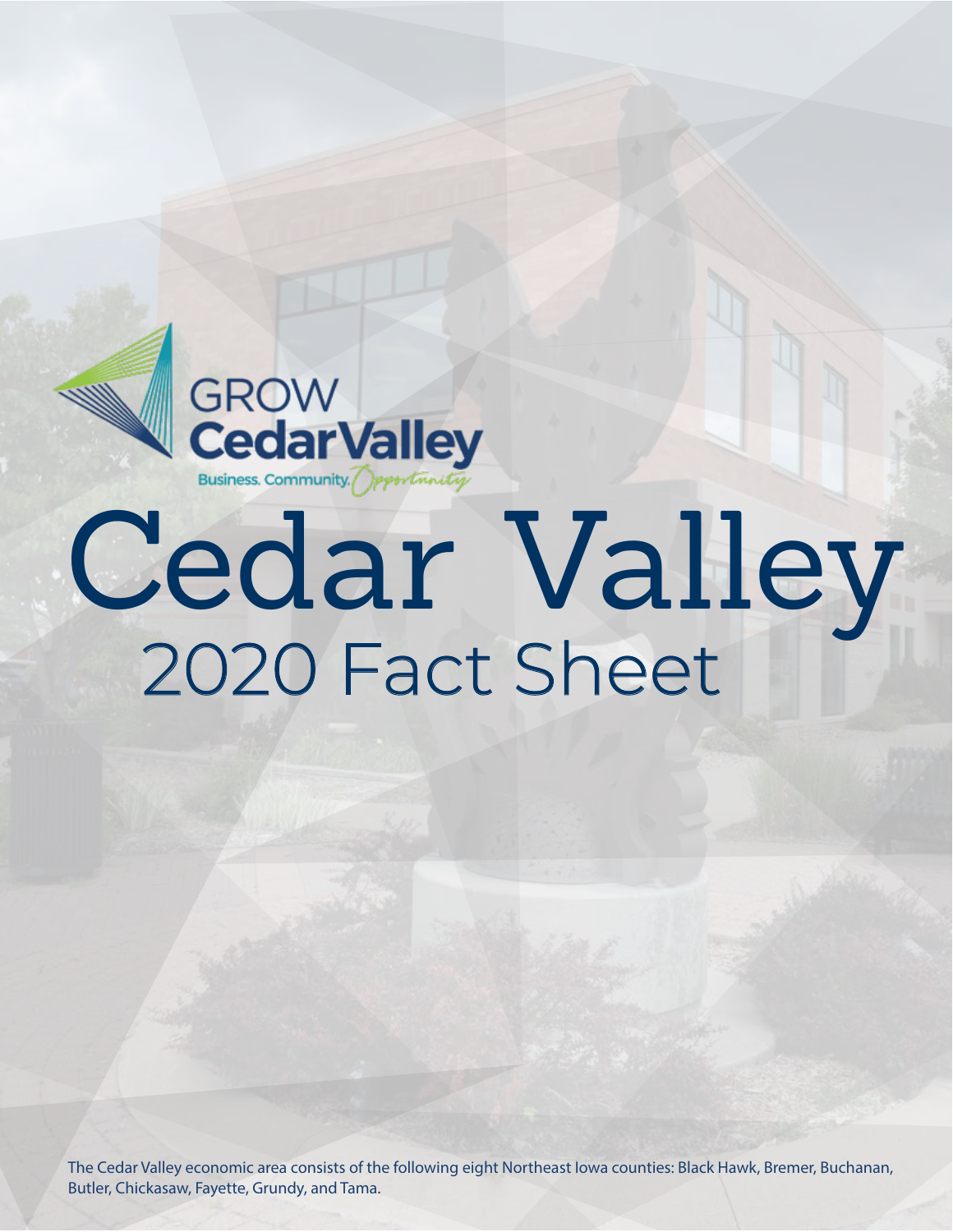## LIVE HERE

The Cedar Valley area in Northeast Iowa includes a total population of about 250,000. The area is home to one of three Iowa Board of Regents universities, a four-year private college, innovative public and private Pre-K and K-12 schools, and nationally recognized historic downtown districts.

Life in the Cedar Valley is enhanced by an extensive system of recreational trails and bicycle paths, numerous municipal and state parks, golf courses, a variety of museums, music and cultural festivals, and a state-of-the-art performing arts center.

The Cedar Valley is within a day's drive of all major Midwest markets, with direct commercial flights to/from Chicago.

#### Cost of Living

10.6% lower than the U.S. Average



#### 19.7% lower than the U.S. Average



9.7% lower than the U.S. Average



5.7% lower than the U.S. Average



For more cost of living information: livethevalley.com/cost-of-living



#### Population

|                                                                            | 2020                                          |
|----------------------------------------------------------------------------|-----------------------------------------------|
| Waterloo-Cedar Falls MSA                                                   | 169,565                                       |
| <b>Black Hawk County</b><br>Cedar Falls<br>Fvansdale<br>Hudson<br>Waterloo | 132,195<br>42,788<br>8,150<br>2,657<br>71,587 |
| <b>Bremer County</b><br>Waverly                                            | 25,076<br>12,728                              |
| <b>Buchanan County</b>                                                     | 21,263                                        |
| <b>Butler County</b>                                                       | 14,398                                        |
| <b>Chickasaw County</b>                                                    | 11,857                                        |
| <b>Fayette County</b>                                                      | 19,346                                        |
| <b>Grundy County</b><br>Reinbeck                                           | 12,294<br>2,420                               |
| <b>Tama County</b>                                                         | 16,740                                        |
| Cedar Valley Region                                                        | 253,169                                       |

Source: EMSI 2019.4

#### Recreational & Sporting Opportunities\*

| <b>Public Parks</b>                          | 104       |
|----------------------------------------------|-----------|
| Dog Parks                                    | 4         |
| <b>Municipal Golf Courses</b>                | 6         |
| Disc Golf Courses                            | 7         |
| <b>Public Swimming Pools/Aquatic Centers</b> | 7         |
| <b>Public Tennis Courts</b>                  | 28        |
| Softball/Baseball Diamonds                   | 23        |
| Ice Skating/Hockey Arenas                    | 6         |
| Campgrounds: Sites                           | $11:560+$ |
| Public Boat Launches                         | 15        |
| Soccer Complexes: Fields (outdoor)           | 2:25      |
| Soccer Fields (indoor)                       | 2         |

\*Numbers reflect only Waterloo, Cedar Falls, & Waverly



#### Climate

|        |          | Avg Temp $(°F)$ |
|--------|----------|-----------------|
| Spring | Mar-May  | 48.4            |
| Summer | Jun-Aug  | 71.6            |
| Fall   | Sept-Nov | 49.9            |
| Winter | Dec-Feb  | 21.4            |

|             | Avg Rain | Avg Snow |
|-------------|----------|----------|
| Jan - Mar   | 3.9"     | 18.3"    |
| Apr - June  | 13.1"    | 1.5"     |
| July - Sept | 11.7"    | 0.0"     |
| Oct - Dec   | 5.7"     | 9.0"     |

Source: weatherbase.com

#### Transportation

| Interstate Highways       | $1 - 380$                    |
|---------------------------|------------------------------|
| <b>Federal Highways</b>   | US 20, 63, 218               |
| State Highways            | IA 21, 57, 58, 281           |
| Mass Transit              | <b>MET Transit</b>           |
| Passenger Air<br>Service  | Waterloo Regional<br>Airport |
| <b>Municipal Airports</b> |                              |

#### Arts & Culture\*

| Museums                    | 15 |
|----------------------------|----|
| Public Libraries           | З  |
| Visual Arts & Galleries    | 7  |
| Performing Arts Venues     | 11 |
| <b>Amusement Centers</b>   | 11 |
| <b>Symphony Orchestras</b> |    |

#### Health Care\*

| UnityPoint Health - Waterloo          | 204 Beds   |
|---------------------------------------|------------|
| MercyOne Waterloo Medical<br>Center   | 366 Beds   |
| MercyOne Sartori Memorial<br>Hospital | $100$ Beds |
| Waverly Health Care                   | 25 Beds    |

\*Numbers reflect only Waterloo, Cedar Falls, & Waverly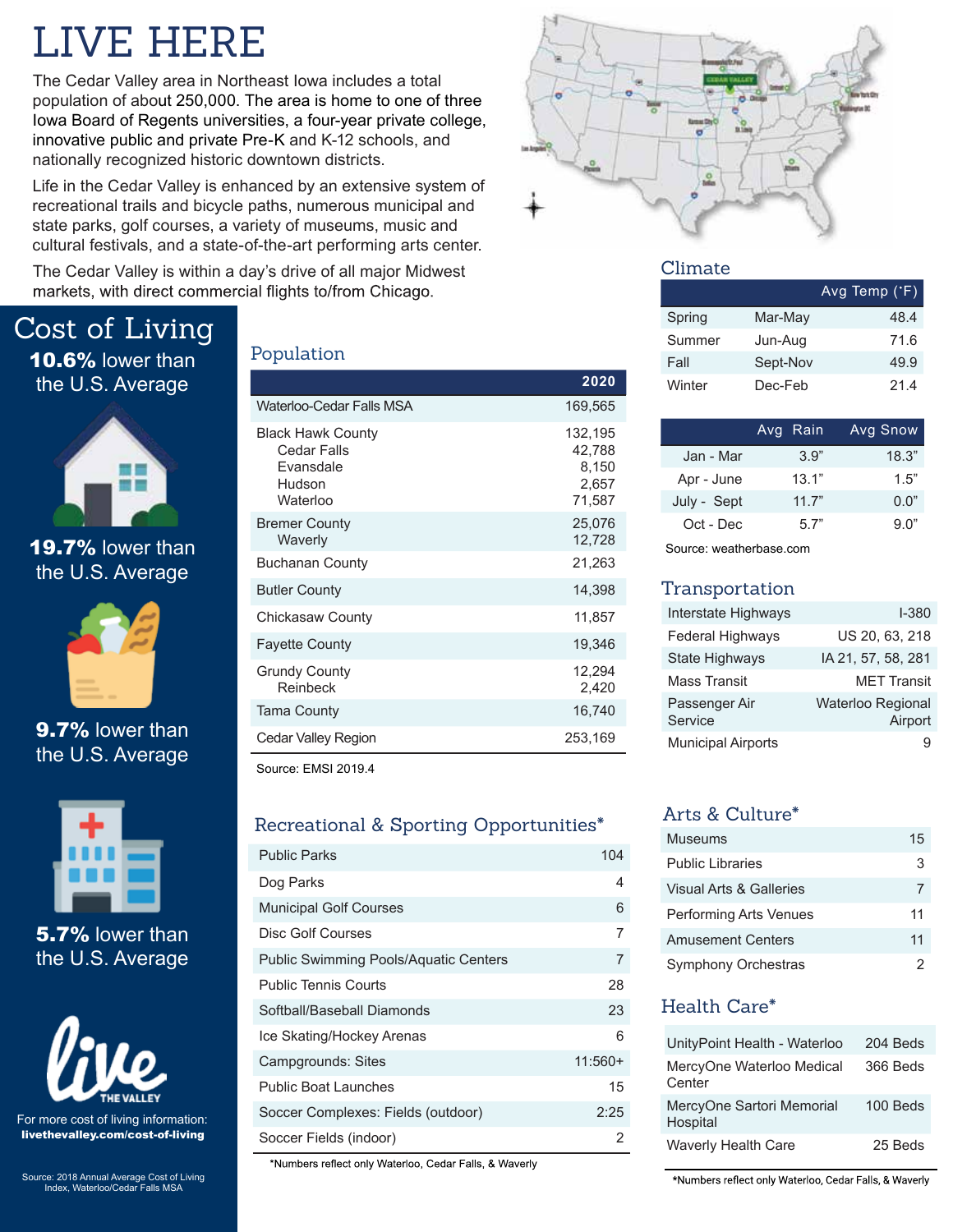

## Grow Here

#### Live the Valley

Live the Valley, a talent attraction and retention intiative of Grow Cedar Valley in collaboration with the Cedar Valley Regional Partnership, promotes and celebrates the great opportunities the Cedar Valley has to offer.

Live the Valley is a website, magazine and social media platform offering a look into what it is like to live and work in the Cedar Valley. For more information, visit www.livethevalley.com and follow @LiveTheValley on Facebook, Instagram and Twitter.



#### Economic Development Services

Grow Cedar Valley places great emphasis on regular contact with existing businesses. We recognize the significant impact our existing businesses make to the Cedar Valley economy.

We can provide referral services and direct assistance on a variety of topics including talent retention/recruitment, data delivery and business development.

If you would like to discuss services further, please contact Lisa Skubal, CEcD, VP of Economic Development at 319-232-1156.

Grow Cedar Valley is a dispensary for data and engages in business recruitment to further diversify our existing business base.

#### Top Industry Stats for the Cedar Valley

Average Earnings & Percentage of Jobs



#### Major Employers

| John Deere Waterloo Operations          | Manufacturing              | 5,000 |
|-----------------------------------------|----------------------------|-------|
| <b>Tyson Fresh Meats</b>                | <b>Food Processing</b>     | 2,980 |
| MercyOne                                | <b>Health Care</b>         | 2,653 |
| University of Northern Iowa             | Education                  | 1,736 |
| <b>Waterloo Community Schools</b>       | Education                  | 1,731 |
| UnityPoint Health                       | <b>Health Care</b>         | 1,499 |
| Hy-Vee Foods Store (4)                  | Grocery                    | 1,200 |
| <b>Target Regional Distribution</b>     | <b>Distribution</b>        | 1,070 |
| <b>VGM Group</b>                        | <b>Diversified</b>         | 1,056 |
| <b>Western Home Communities</b>         | Health Care/Housing        | 962   |
| <b>Cedar Falls Community Schools</b>    | Education                  | 860   |
| Omega Cabinets, Ltd.                    | Manufacturing              | 812   |
| Bertch Cabinet Manufacturing (2)        | Manufacturing              | 750   |
| Martin Brothers Distributing            | <b>Distribution</b>        | 710   |
| Hawkeye Community College               | Education                  | 700   |
| Central Rivers Area Education Agency    | Education                  | 550   |
| <b>Wartburg College</b>                 | Education                  | 550   |
| <b>CUNA Mutual Group</b>                | Finance/Insurance          | 550   |
| Veridian Credit Union                   | Financial                  | 540   |
| City of Waterloo                        | Government                 | 525   |
| CBE Companies, Inc.                     | Financial                  | 500   |
| Peterson Contractors, Inc.              | Construction               | 500   |
| Waverly Health Center                   | <b>Health Care</b>         | 498   |
| <b>Viking Pump</b>                      | Manufacturing              | 491   |
| <b>Black Hawk County</b>                | Government                 | 435   |
| The Isle Casino and Hotel               | Entertainment              | 428   |
| <b>Cedar Valley Medical Specialists</b> | <b>Health Care</b>         | 435   |
| Waverly-Shell Rock Schools              | Education                  | 404   |
| <b>TriMark</b>                          | Manufacturing              | 378   |
| City of Cedar Falls                     | Government                 | 362   |
| NewAldaya Lifescapes                    | <b>Health Care/Housing</b> | 350   |
| <b>GMT Corporation</b>                  | Manufacturing              | 259   |
| ConAgra Foods                           | <b>Food Processing</b>     | 222   |

Data collected February 2020 from those reporting; data includes permanent part-time positions.

(#) indicate multiple locations.

Job Opportunity Sources livethevalley.com/job-board workthevalley.com

Source: EMSI 2019.1 (Cedar Valley Economic Area - salary and hourly positions combined)